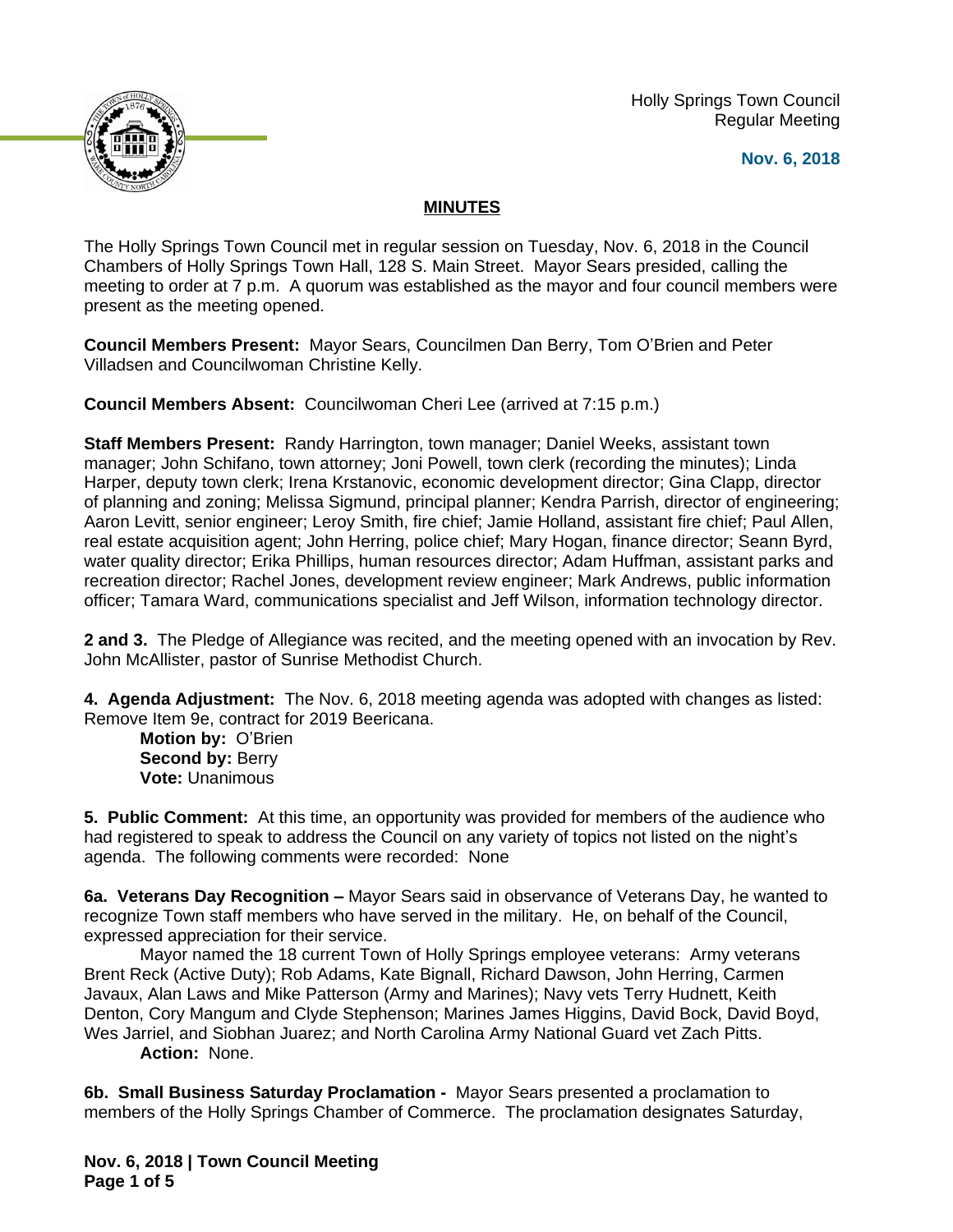Nov. 24 as Small Business Saturday in Holly Springs and urges citizens to support locally-owned and operated Holly Springs businesses on that and every day of the year.

**Action:** None.

**7a. Update On Drone Pilot Program –** Mr. Levitt provided updates on the status of the program. He covered Phase 1 Operations

- o Holly Springs Town Center to Ting Park
- o Ting Park delivery zone
- o Causey Aviation will be drone operators and Flytrex is the technology provider
- o Regulatory Status with FAA
- Public Meeting Results
	- o Website statement on law abiding drone use in Holly Springs:
		- "The Town of Holly Springs supports the lawful and safe operation of drones. Unmanned aerial vehicles represent a significant part of the future of transportation and Holly Springs supports this technology to better the lives of its citizens and Town. Drone operators shall respect the safety and privacy of the public. For applicable drone laws and regulations visit FAA.gov/UAS and NCDOT.gov/divisions/aviation/uas. Holly Springs is committed to keeping current on drone laws and technologies and will adopt best drone practices and technologies as they are developed and proven.

Mr. Levitt then described details of the drone program's first flight, which was successful from Holly Springs Towne Center to Ting Park.

## **Action:** None.

**8a. Public Hearing: Rogers Street Right of Way Closing – Ms. Jones said this request is to** abandon a small portion of Rogers Street right of way in preparation for its realignment and extension. She said the closure will not impact traffic flow.

She noted that staff requests the continuance of the public hearing and for the council to defer action while the legal description for the area to be abandoned is finalized.

With that explanation completed, Mayor Sears opened the public hearing. The following input was recorded: None.

There being no input, the public hearing was continued with the following motion.

**Action:** The Council approved a motion to continue the public hearing to resume on Nov. 20 and to defer action on adoption of Resolution 18-44, a closing order to close a small portion of Rogers Street right of way.

**Motion by:** Kelly **Second by: O'Brien Vote:** Unanimous

**8b. Public Hearing: Ivy Arbor Way Right of Way Closing - Ms. Jones said this request is to** abandon right of way for a portion of Ivy Arbor Way right of way at the request of the developer. The closure will not impact traffic flow.

She noted that staff requests the continuance of the public hearing and for the council to defer action while the legal description for the area to be abandoned is finalized.

With that explanation completed, Mayor Sears opened the public hearing. The following input was recorded: None.

There being no input, the public hearing was continued with the following motion.

**Action:** The Council approved a motion to continue the public hearing to resume on Nov. 20 and to defer action on adoption of Resolution 18-45, a closing order to close a portion Ivy Arbor Lane right of way.

**Motion by:** Villadsen **Second by:** Lee

**Nov. 6, 2018 | Town Council Meeting Page 2 of 5**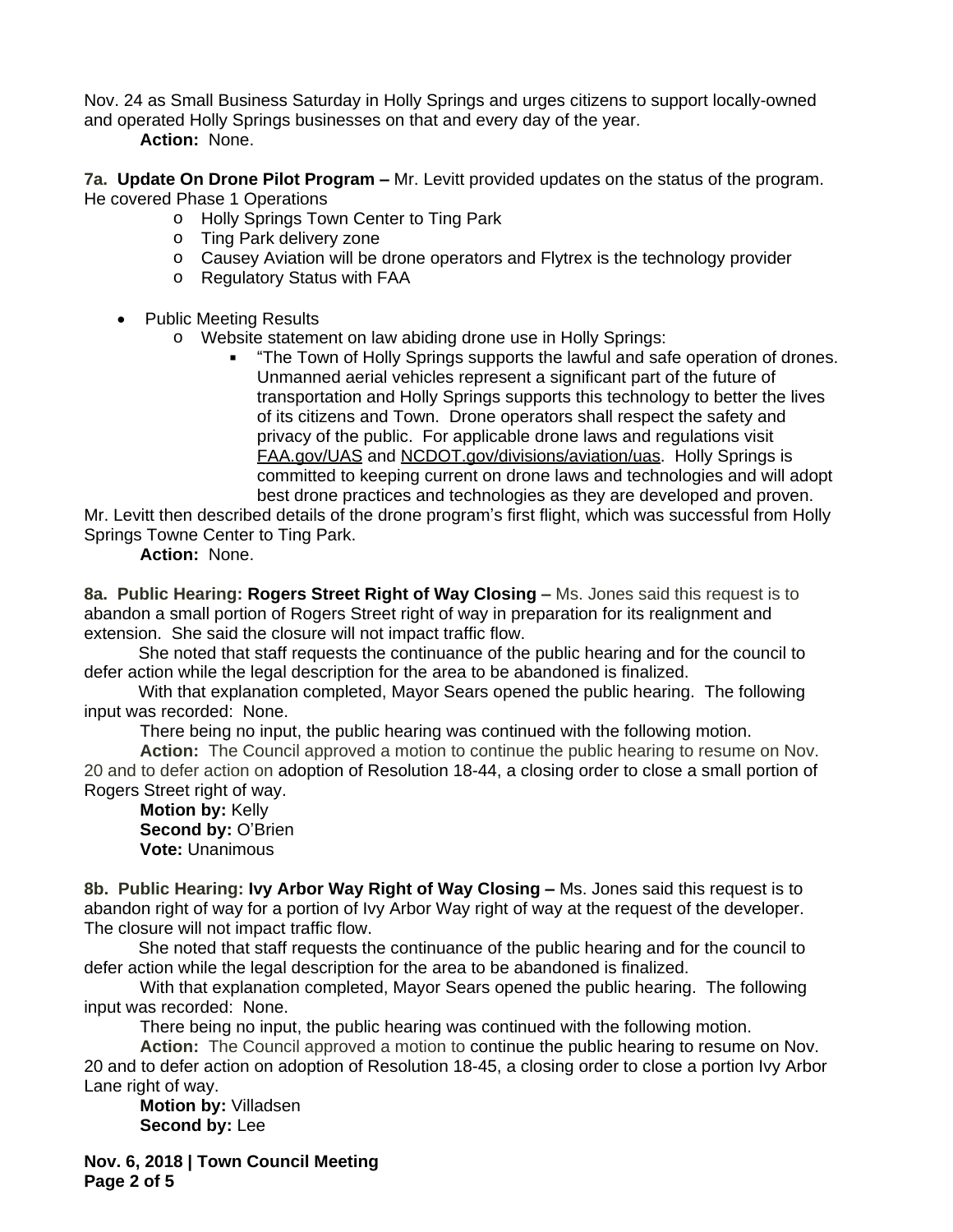## **Vote:** Unanimous

**9. Consent Agenda:** The Council approved a motion to approve all items on the Consent Agenda. The motion carried following a motion by Councilman O'Brien, a second by Councilman Berry and a unanimous vote. The following actions were affected:

9a. Minutes – The Council approved minutes of the Board's meetings held Oct. 9 and Oct. 16, 2018.

9b. Finance Officer / Tax Collector Appointment - The Council appointed Mary Hogan as Finance Officer and Tax Collector. She will be administered the oath of office soon.

9c. Wake County / Holly Springs Fire Department Tanker Lease Agreement – The Council approved to enter a tanker lease agreement with Wake County.

9d. Reclassification Two Positions - The Council approved the reclassification of Information Desk Clerk to Director of Communications and Marketing and Town Clerk/Director of Public Information to Town Clerk, effective January 1, 2019.

9e. Beericana Contract 2019 - This item was removed from the agenda in Agenda Adjustment.

9f. Wayfinding Signs Change Order – The Council received a report of a change order #1 in the wayfinding signs fabrication and installation contract approved by the Town Manager, per policy.

9g. 17-DO-01 Bridgeberry III Plan Approval Extension – The Council granted a 6-month extension for 17-DO-01 for Bridgeberry III to extend the expiration date from Nov. 2, 2018 to May 2, 2019

9h. 13-DP-07 GMA Supply Plan Approval Extension - The Council granted a final 6-month extension for 13-DP-07-A02 for GMA Supply to extend the expiration date from October 6, 2018 to April 6, 2019

9i. Storage Area Network Server Storage Contract - The Council approved to lease Storage Area Network equipment for the Town's information technology operations related to data storage and server operations in the amount of \$26,114 per year for four years.

9j. Town Hall Commons Infrastructure Project Change Orders - The Council received a report of change orders #2, 3 and 5 for Town Hall Commons public infrastructure project that were approved by the Town Manager, per policy.

**10a. Parks and Recreation Inclement Weather Policy –** Mr. Huffman explained that per Town policy, the Parks and Recreation Department cancels all programs when the Wake County Public School System (WCPSS) closes facilities during inclement weather events.

Mr. Huffman said that for many years, this policy frustrated patrons and staff when conditions in Holly Springs seemed favorable for activity, yet WCPSS closed schools because other areas within the county continued to endure unsafe conditions.

He said staff recommends approving a new policy giving Town administrators the authority to determine program status during inclement weather. He reviewed the proposed inclement weather policy, which includes operational procedures for closing or cancelling facilities, rentals, programs, and Town events.

**Action:** The Council approved a motion to approve a new updated Parks and Recreation facilities inclement weather policy.

**Motion by:** Lee

**Second by: Berry** 

**Vote:** Unanimous

*A copy of the Parks and Recreation facilities inclement weather policy is attached to these minutes.* 

**10b. Future Land Use and Community Character Plan -** Ms. Sigmund said that, through the FY 2018-2019 budget process, Town Council authorized staff to move forward with an update to the Future Land Use and Community Character Plan portions of the Comprehensive Plan.

**Nov. 6, 2018 | Town Council Meeting Page 3 of 5**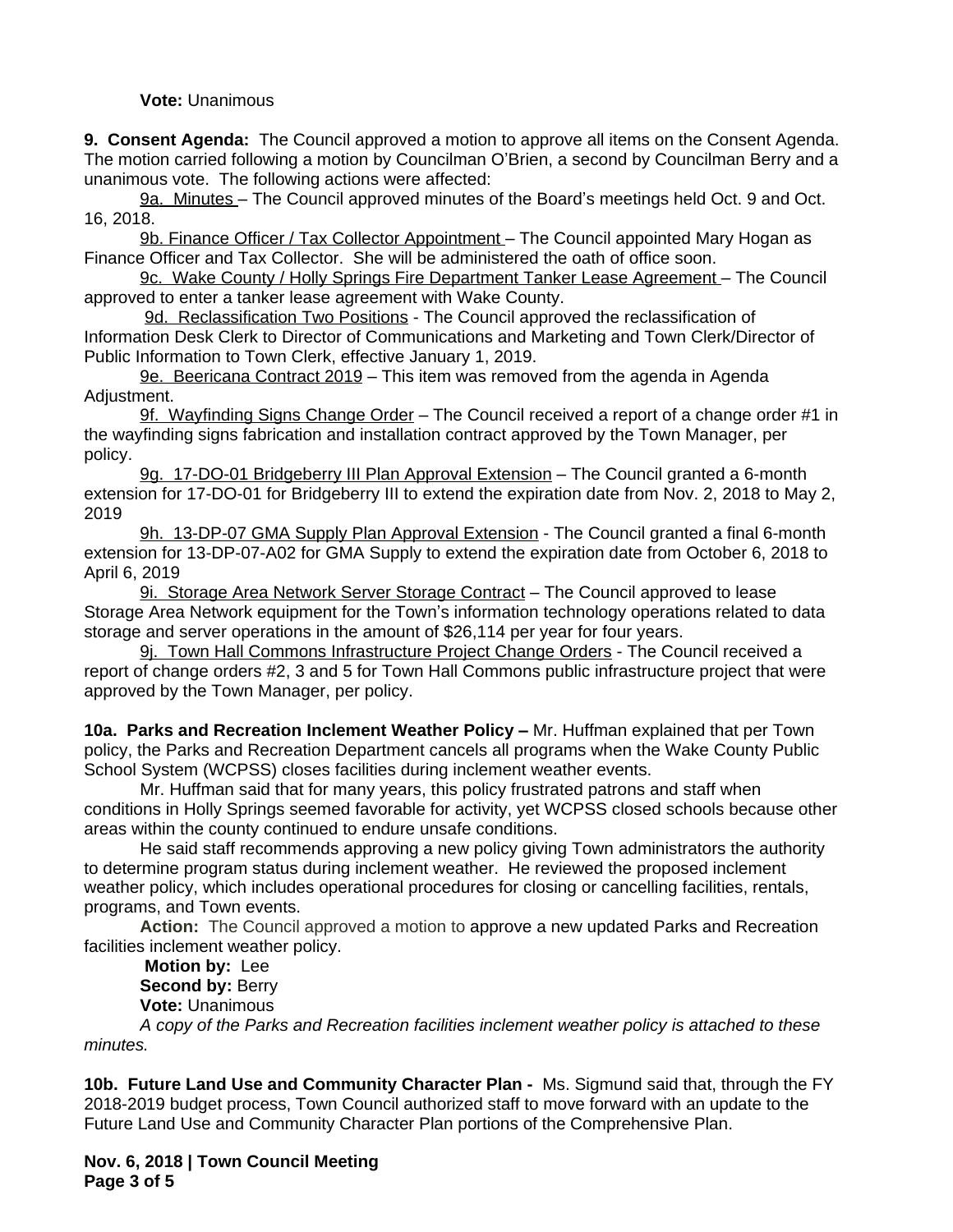Expenditures for this year-long project are expected to extend from FY2018-2019 to FY2019- 2020. Of the total \$200, 000 project budget, \$100,000 was authorized with the FY2018-2019 budget.

She said the proposals were received from five consulting teams in response to the Town's Request for Proposals. Interviews were conducted with the three top-ranked teams.

After thorough consideration, the RFP committee determined the preferred consulting team for this project is led by Cities Explained, Inc. Cities Explained, Inc. would serve as lead consultant for a team that includes Stantec Consulting Services, Inc.; Nealon Planning, LLC; Town Planning & Urban Design Collaborative, LLC, and SYNEVA Economics, LLC. Ms. Sigmund said this multi-disciplinary team has the combined skills and experience to successfully tackle the various aspects of this project, including public engagement, economic analyses, land use scenario planning, and development of the resulting project plan document formatted for paper and electronic use.

She explained that public engagement will be a critical element of this project. The consultant team will utilize a full array of techniques to reach across demographic and interest groups in the town. This will include a 5-day intensive public workshop (design charrette) to capture public feedback, as well as innovative on-line tools to provide a wide range of ways for the public to become involved and stay up to date as the project progresses. Community leaders representing a variety of viewpoints of residents, business owners, and various community groups will be also be involved throughout the process in the form of a community advisory committee. A technical committee composed of staff members will be utilized throughout the project as well.

The proposed scope of work has an expected project timeline of November 2018- October 2019. The proposed contract's total cost is \$161,890 with a maximum of \$100,000 of expenditures in FY2018-2019. The overall project budget over the course of FY18-19 and FY19-20 is \$200,000. The remainder of the project budget not covered by the current contract will cover other project expenses that are the responsibility of the Town, including additional outreach and special events for community engagement, printing, and other associated project costs.

**Action:** The Council approved a motion to award a contract to Cities Explained, Inc. in the amount of \$161,890 for the Future Land Use and Community Character Plan Update project, to include community engagement and plan preparation.

**Motion by:** Berry **Second by:** O'Brien **Vote:** Unanimous

**11. Other Business:** None that resulted in Council action.

**12. Manager's Report:** None that resulted in Council action.

**13. Closed Session:** The Council entered into closed session, pursuant to N.C.G.S. 143- 318.11(a)(3) to discuss with the town attorney enforcement action against Don Davis Auto and to discuss litigation regarding Gerald Currin Builders, Poythress Construction, Amward Homes, Reward Builders, Wardson Construction JP Swain, City Scape Builders, & Upright Builders vs Town of Holly Springs; and pursuant to N.C.G.S. 143-318.11(a)(5) to discuss a material term contained in an employment contract.

**Motion by:** Berry **Second by: Kelly Vote:** Unanimous

In closed session, the Council heard an update in the *Gerald Currin Builders, Poythress Construction, Amward Homes, Reward Builders, Wardson Construction JP Swain, City Scape Builders, & Upright Builders vs Town of Holly Springs* matter.

Mr. Schifano reported to the Council and received direction.

**Nov. 6, 2018 | Town Council Meeting Page 4 of 5**